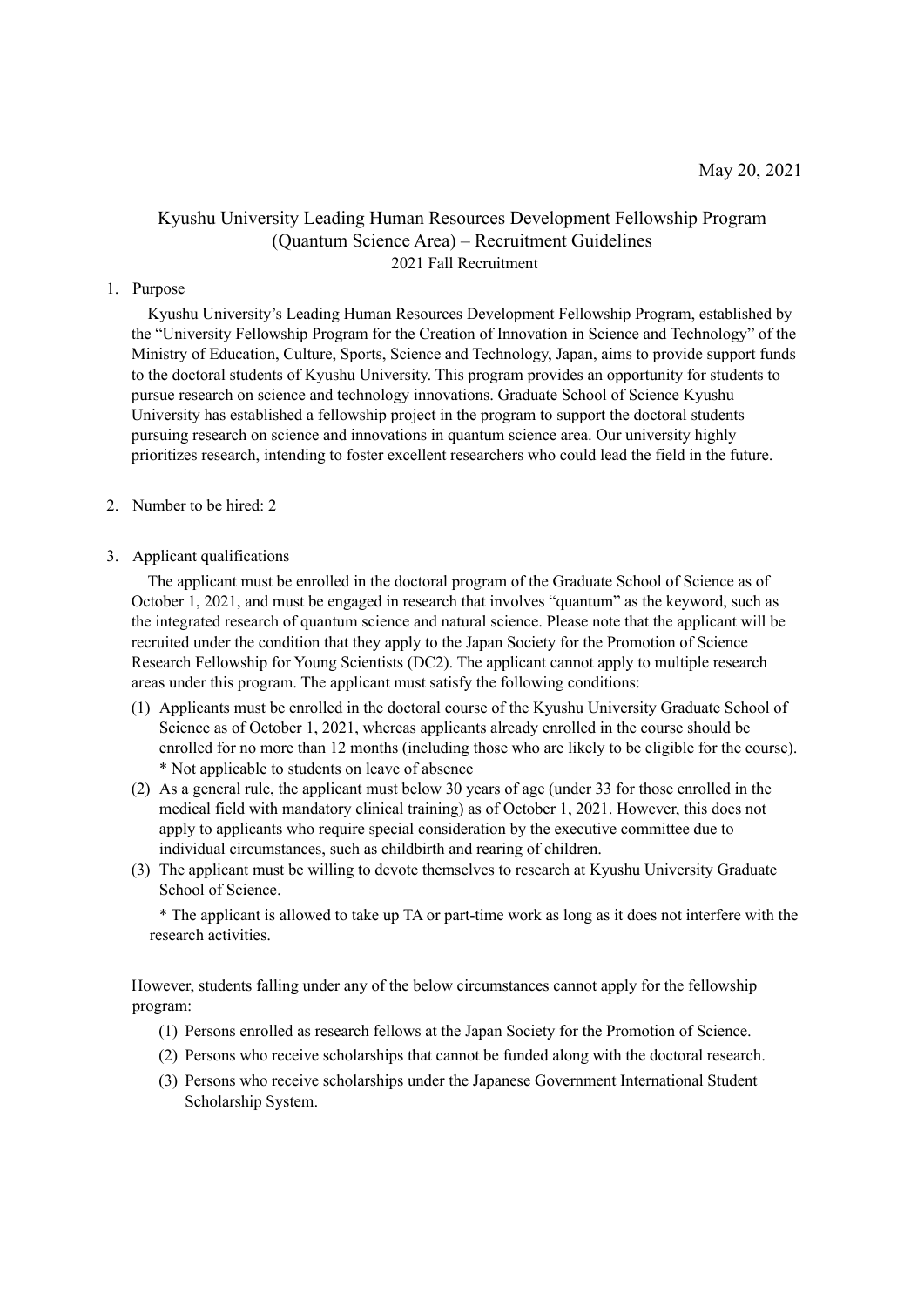- (4) International students who are privately funded and received scholarships that cannot be funded along with the doctoral research.
- (5) Working individuals (Persons working for salary, wages, remuneration, or other income types, who have quit their jobs, and housewives/househusbands).
- 4. Fellowship Application Procedure
	- (1) Documents and method of submission: The AY2021 Fall Fellowship Application Form must be submitted in PDF format to the following e-mail address:

Student Support Section, Graduate School of Science, Kyushu University (rixgksien@jimu.kyushu-u.ac.jp)

Do not change the format of the form or add extra pages.

- (2) Period for submission: From September 8, 2021 to September 15, 2021
- 5. Selection Criteria

The Quantum Science Area Executive Committee will review the application forms and recommend potential candidates to the "Leading Human Resources Development Fellowship Promotion Council." The results will be announced in late October, 2021.

- 6. Duties as a Fellow in the doctoral course
	- (1) You must focus on your academics and research according to the predetermined research plan provided on enrolment to the doctoral course.
	- (2) You must participate in activities by the career path support system. Additionally, you must apply to the Japan Society for the Promotion of Science, Research Fellowship for Young Scientists (DC2) by submitting an application form as a research plan to the executive committee.
	- If you are selected as a Fellow for the Japan Society for the Promotion of Science, you must decline the fellowship.

Thereafter, we would request your participation in activities by career path support.

- (3) You must submit an activity report in writing half-yearly and participate in the activity briefing session held at the end of the academic year to report the progress and prospects of the research. If you participate in internships or overseas education, those contents must be reported as well. During the activity briefing sessions, you exchange opinions, information, and requests. You must schedule interviews with the person in charge of implementation twice a year.
- (4) You must adhere to the rules set forth by the university to promote appropriate research activities.
- 7. Publication of a Name

The university publishes the names of individuals enrolled as fellows in the doctoral course on the university's website.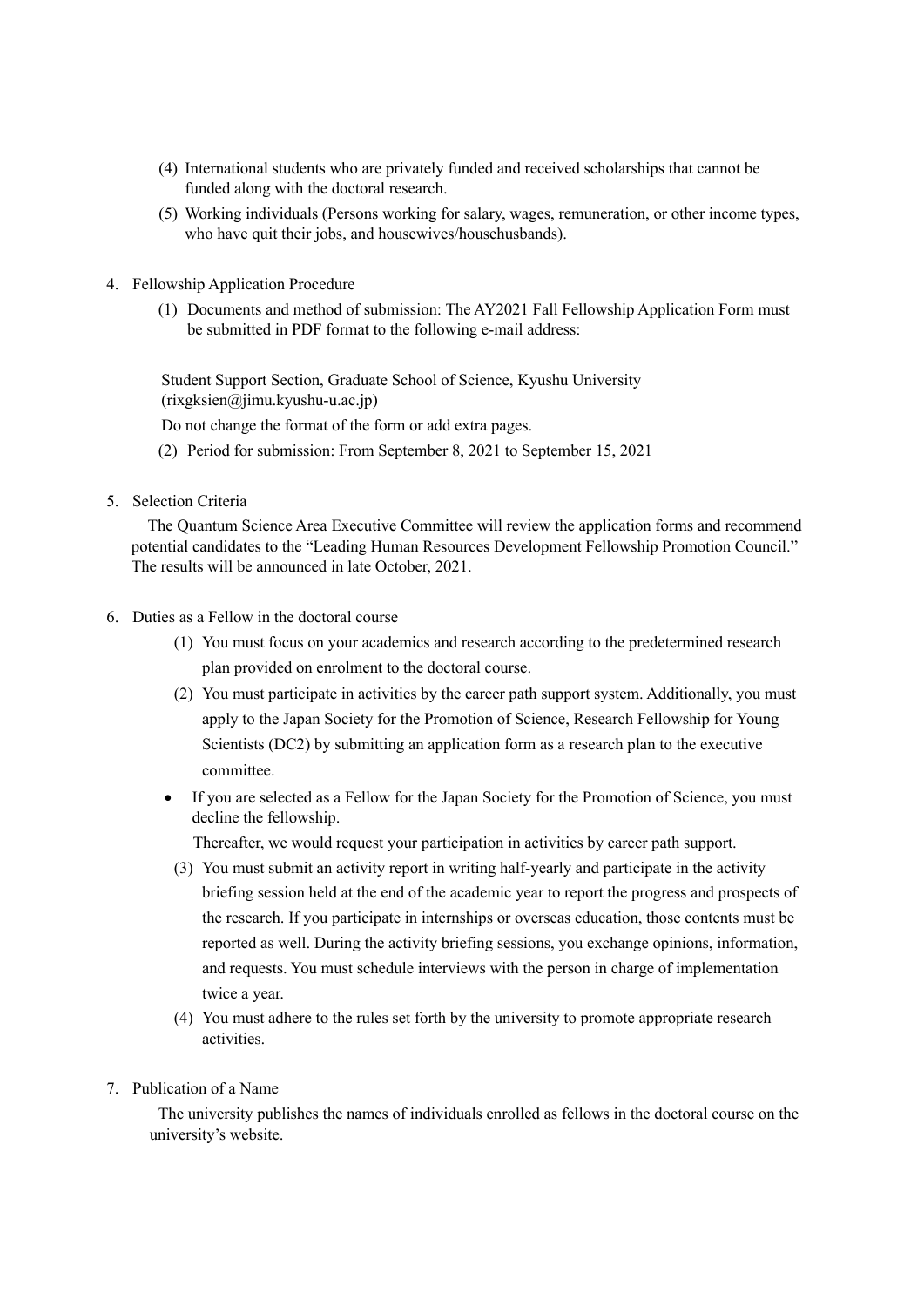## 8. Research incentive

- (1) Research dedication support: 1.8 million yen annually [150,000 yen per month]
- (2) Research funding: Up to 700,000 yen per year, to be used for research activity only

The research incentive payment begins in mid-month. When the research incentive payment stops, the incentive amount of that month will be decided according to the university standards.

- 9. Period of employment: 3 years
- 10. Payment modes for research incentives
	- (1) Research dedication support fund: The incentives will be credited by wire transfer on the  $21<sup>st</sup>$ of every month directly into the Fellow's designated account (If  $21<sup>st</sup>$  falls on a weekend or a holiday, the payment will be made on the preceding business day).
	- The incentives for the months of October and November 2021 will be credited late November 2021.
	- (2) Research funding

The research expenses will be disbursed from the budget managed by the Graduate School of Science. The Fellow is recommended to use the funding for overseas research activity experiences as much as possible.

- 11. Suspension, cancellation, and return of research incentives
	- (1) Research incentives shall be suspended and fellowship shall be revoked in any of the following conditions:
	- If the Fellow does not meet the qualifications required for enrollment to the doctoral program (including cases where the Fellow is no longer enrolled in the Graduate School of Science due to changes in major subjects)
	- If the Fellow takes multiple leaves of absences (except when they fulfill his/her obligations as a Fellow), withdraws or is expelled from the school.
	- If the Fellow receives disciplinary action.
	- If in the yearly continuing disbursement review it is determined that the Fellow has not fulfilled their obligations.
	- If the Fellow is determined to be disqualified due to reasons such as no devotion towards academics and research, or portraying poor character and conduct.
	- In the event of death of the Fellow.
	- (2) If the suspended or canceled incentive amount has already been credited into the Fellow's designated account, he/she must promptly return the incentive.
- 12. Resumption of research incentive

For those whose provision of research incentive has been suspended, the payment will be resumed if the reason for suspension disappears or is deemed appropriate.

13. Handling research dedication support-based taxes